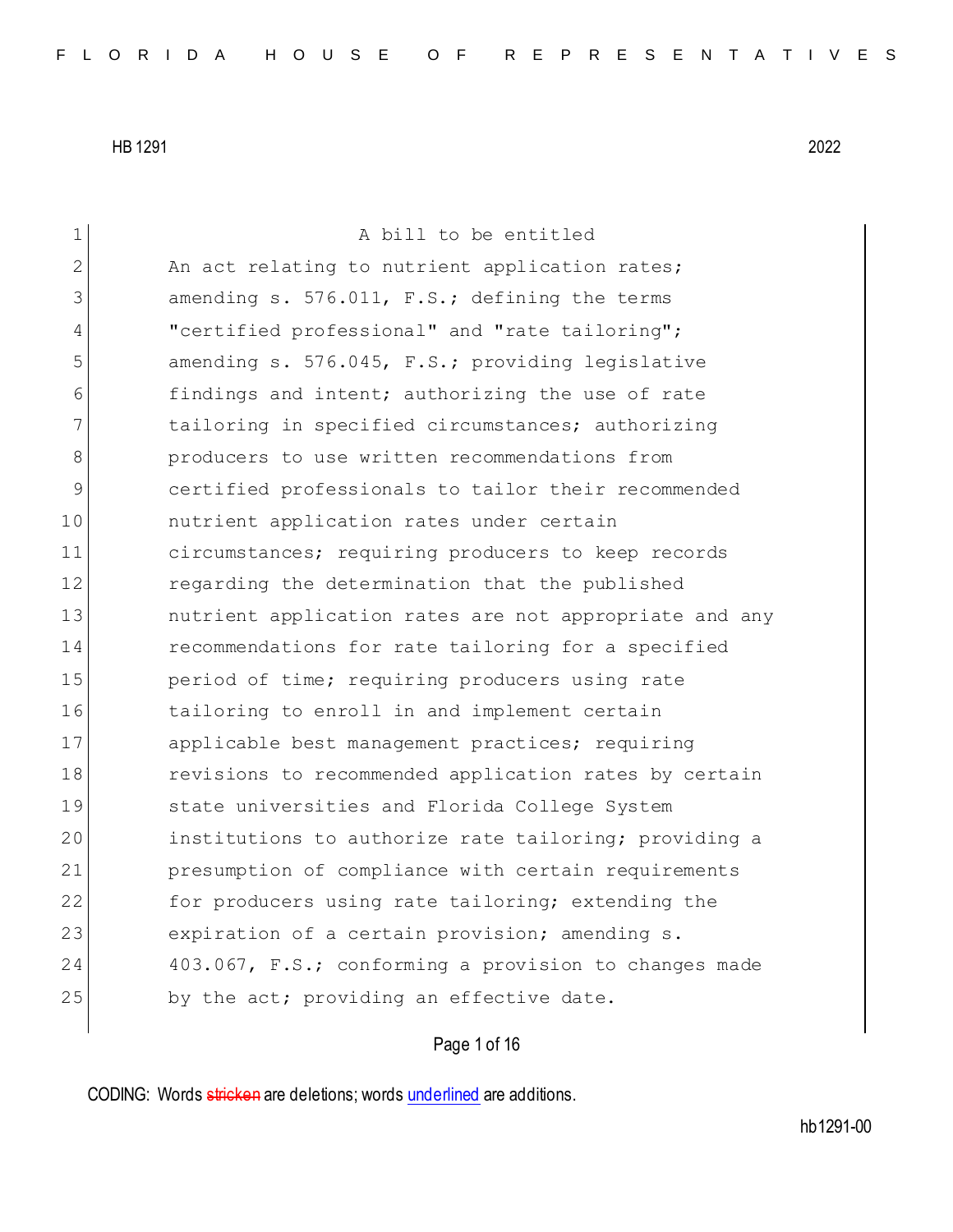| 26 |                                                                |
|----|----------------------------------------------------------------|
| 27 | Be It Enacted by the Leqislature of the State of Florida:      |
| 28 |                                                                |
| 29 | Section 1. Present subsections (5) through (31) and (32)       |
| 30 | through (42) of section 576.011, Florida Statutes, are         |
| 31 | redesignated as subsections (6) through (32) and (34) through  |
| 32 | (44), respectively, and new subsections (5) and (33) are added |
| 33 | to that section, to read:                                      |
| 34 | 576.011 Definitions. When used in this chapter, the term:      |
| 35 | "Certified professional" means an individual who holds<br>(5)  |
| 36 | a certified crop adviser designation issued by the American    |
| 37 | Society of Agronomy, who has passed the society's Southeast    |
| 38 | Region Certified Crop Adviser Exam, and whose credentials have |
| 39 | been verified by the society's Florida Certified Crop Adviser  |
| 40 | Board.                                                         |
| 41 | (33) "Rate tailoring" means the application of nutrients       |
| 42 | in accordance with $s. 576.045(4)$ .                           |
| 43 | Section 2. Section 576.045, Florida Statutes, is amended       |
| 44 | to read:                                                       |
| 45 | 576.045 Nitrogen and phosphorus; findings and intent;          |
| 46 | fees; purpose; best management practices; waiver of liability; |
| 47 | compliance; rules; exclusions; expiration.-                    |
| 48 | (1)<br>FINDINGS AND INTENT.-                                   |
| 49 | The Legislature finds that:<br>(a)                             |
| 50 | Nitrogen and phosphorus residues have been found in<br>1.      |
|    | Page 2 of 16                                                   |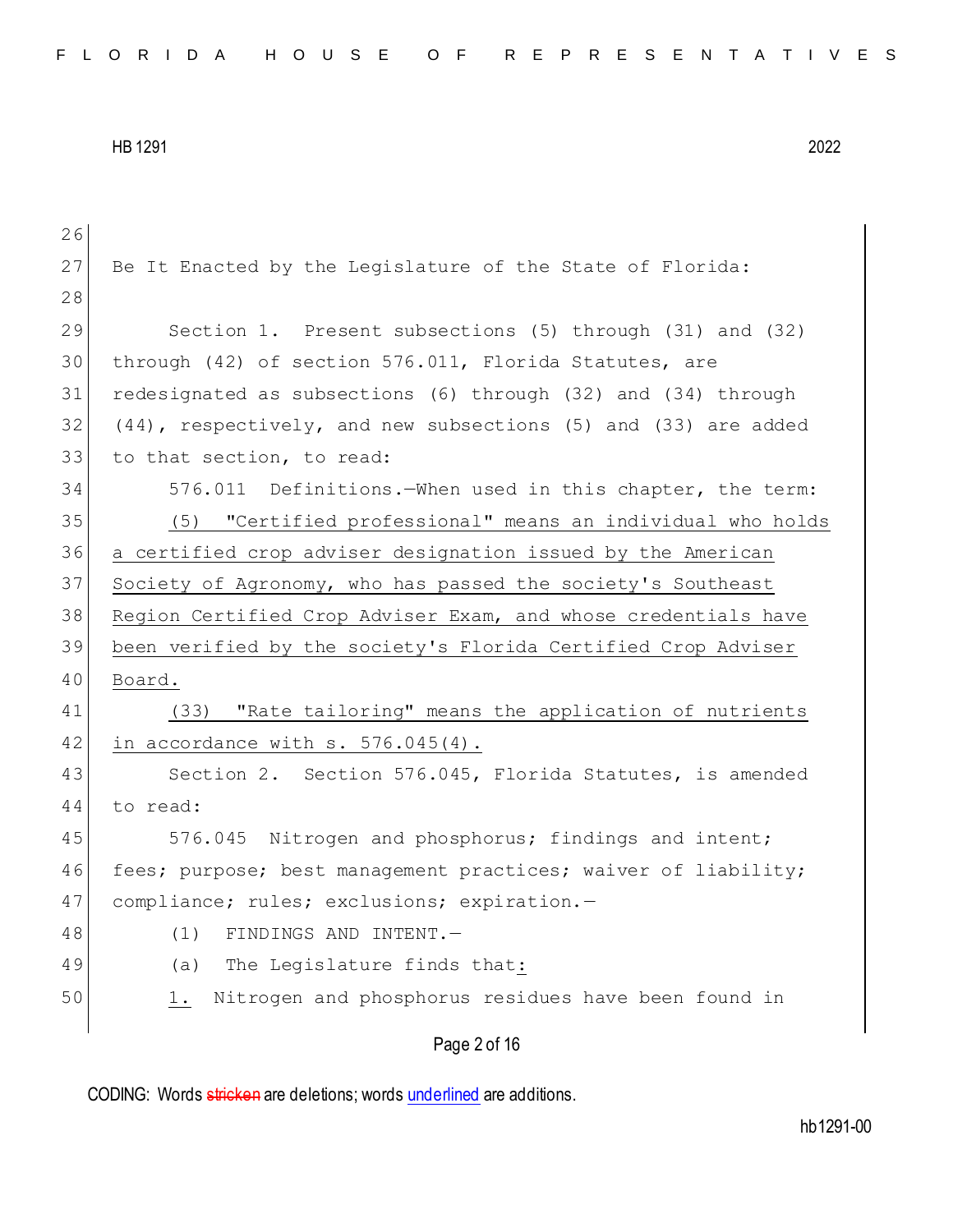51 groundwater, surface water, and drinking water in various areas  $52$  throughout this the state at levels in excess of established 53 water quality standards. The Legislature further finds that some 54 fertilization-management practices could be a source of such 55 contamination.

56 2. Nutrient application rate recommendations are general 57 quidelines, not site-specific absolute rates, and that such 58 rates may not take into account the latest methods of producing 59 agricultural commodities or changes to nutrient application 60 practices which are appropriate due to disease, new crop 61 varieties, changes in United States Department of Agriculture 62 Agricultural Marketing Service standards, growing techniques, or 63 market conditions.

64 3. To gain efficiency and be able to compete successfully 65 with foreign producers that benefit from lower costs of 66 production and favorable trade conditions, many producers in 67 this state grow more product per acre, resulting in higher 68 production at lower overall costs. This high-efficiency crop 69 production requires nutrient application to be based on the 70 intensity of production on a per-acre basis, rather than the 71 lower per-acre production on which past research based its 72 recommended nutrient application rate. 73 4. Florida citrus faces challenges that include citrus 74 greening, citrus canker, freezes, windstorms, and other events

75 that result in the fruit not being harvested. In order to

Page 3 of 16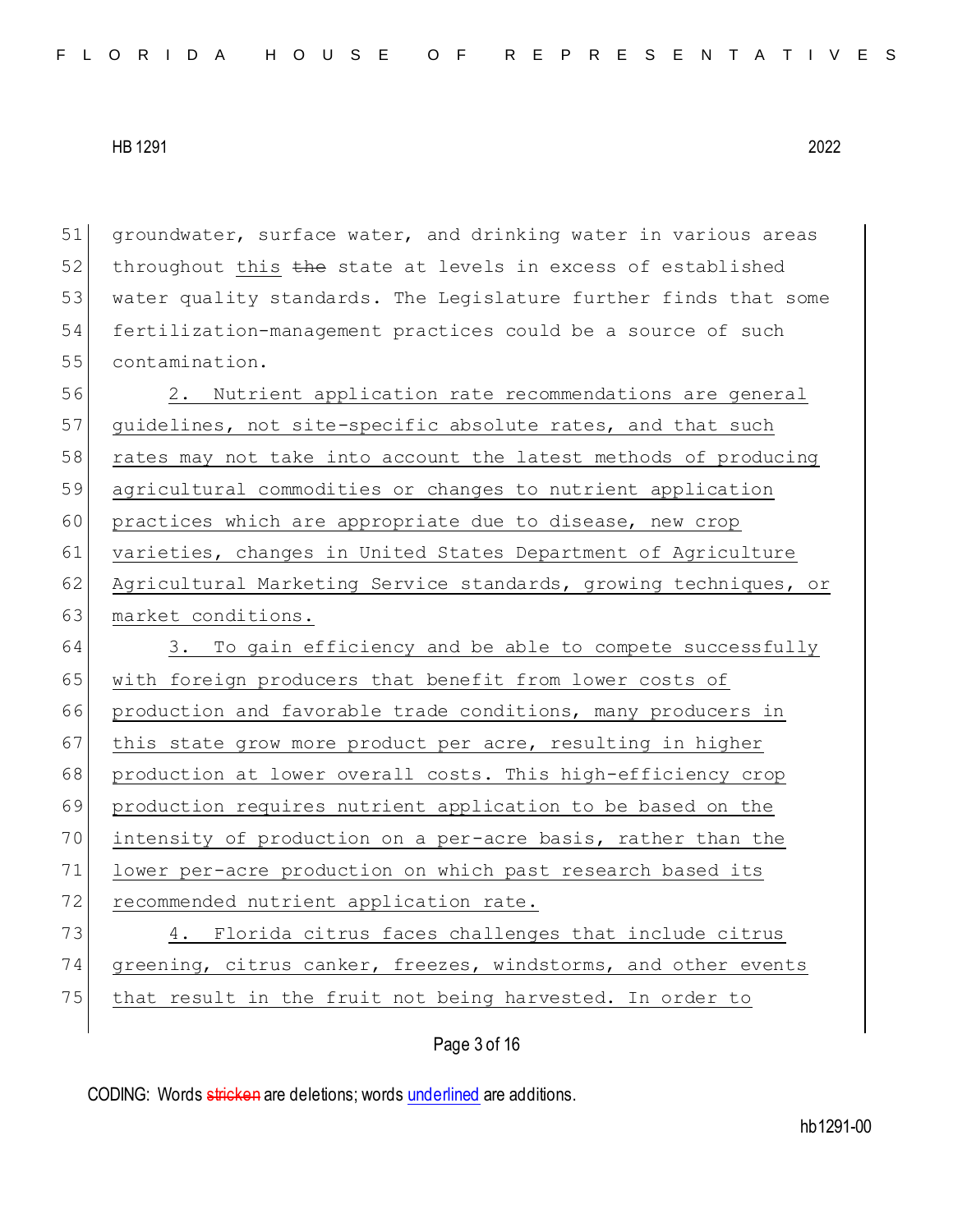76 continue production of this state's iconic crop, nutrient 77 application rates must reflect fruit grown on the tree after the 78 bloom during the growing season and not fruit ultimately 79 harvested for market delivery. 80 (b) It is the intent of the Legislature to: 81 1. Improve fertilization-management practices as soon as  $82$  practicable in a way that protects this the state's water 83 resources and preserves a viable agricultural industry. This 84 goal is to be accomplished through research concerning best 85 management practices and education and incentives for the 86 agricultural industry and other major users of fertilizer. 87 2. Accommodate continued agricultural production without 88 interruption as research to formally revise nutrient application 89 rates is completed. 90 3. Authorize the use of rate tailoring in recommended 91 nutrient application rates when rate tailoring is supported by 92 written recommendations from a certified professional and 93 documented using production and field data that is retained for 94 review during the best management practices implementation 95 verification process. 96 (2) FEES. 97 (a) In addition to the fees imposed under ss. 576.021 and 98 576.041, the following supplemental fees shall be collected and 99 paid by licensees for the sole purpose of implementing this 100 section:

# Page 4 of 16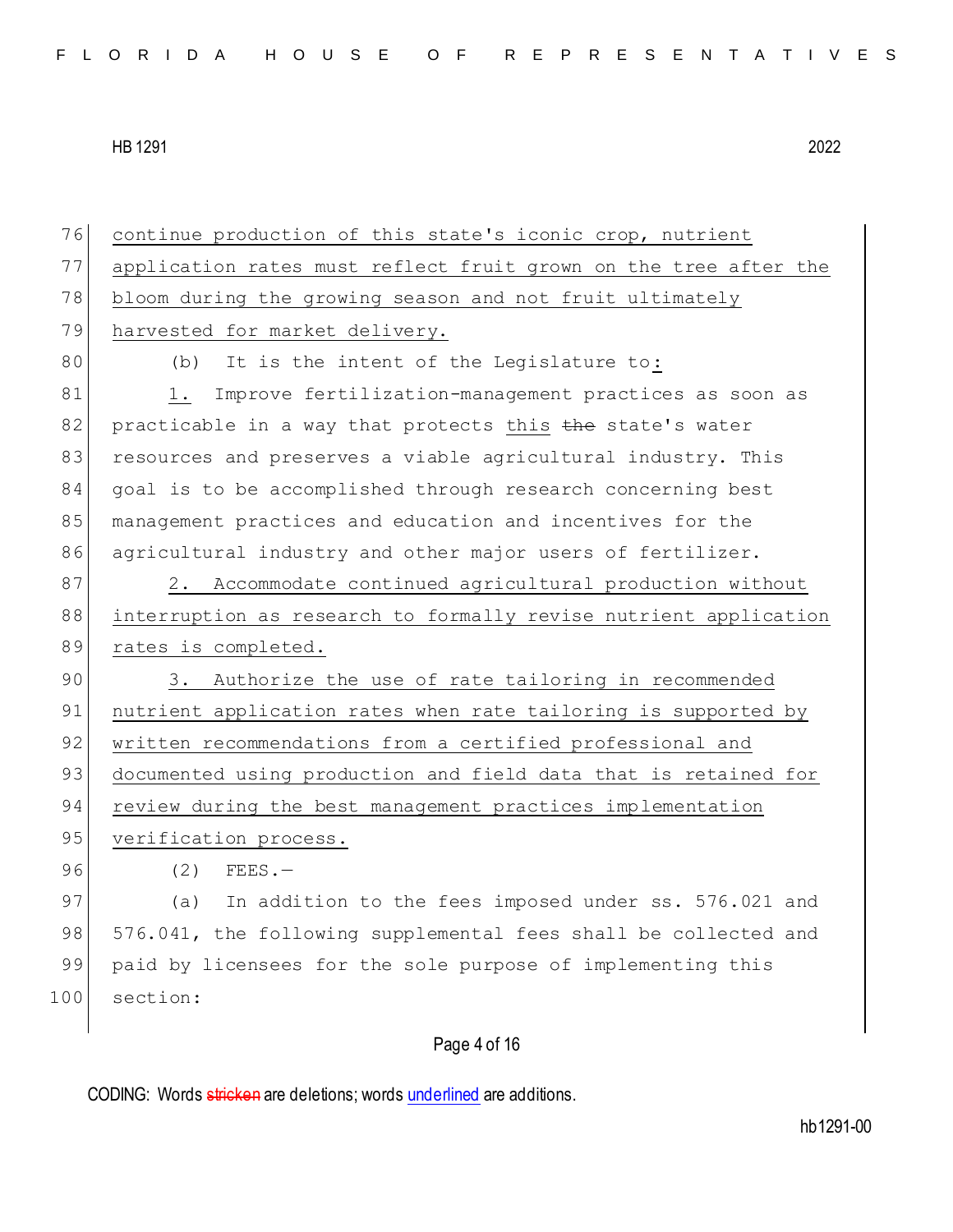101 1. One hundred dollars for each license to distribute 102 fertilizer.

103 2. One hundred dollars for each specialty fertilizer 104 registration.

105 3. Fifty cents per ton for all fertilizer that contains 106 nitrogen or phosphorus and that is sold in this state.

 (b) All fees paid to the department under this section are due and payable at the same time and in the same manner as the fees specified in ss. 576.021 and 576.041 and are subject to all 110 provisions contained in those sections.

 (c) All fees paid under this section must be deposited 112 into the General Inspection Trust Fund and are exempt from the 113 provisions of s. 215.20. These funds are to be appropriated annually to the department and allocated according to a memorandum of understanding between the department and the Department of Environmental Protection. The allocation of indirect costs to these funds by any state agency is 118 specifically prohibited.

119 (3) USE OF FUNDS PURPOSE. The funds collected pursuant to 120 subsection (2) must be used by the department for:

121 (a) Research, development, demonstration, and 122 implementation of suitable interim measures, best management 123 practices, or other measures used to achieve state water quality 124 standards for nitrogen and phosphorus criteria. Implementation 125 of interim measures, best management practices, and other

#### Page 5 of 16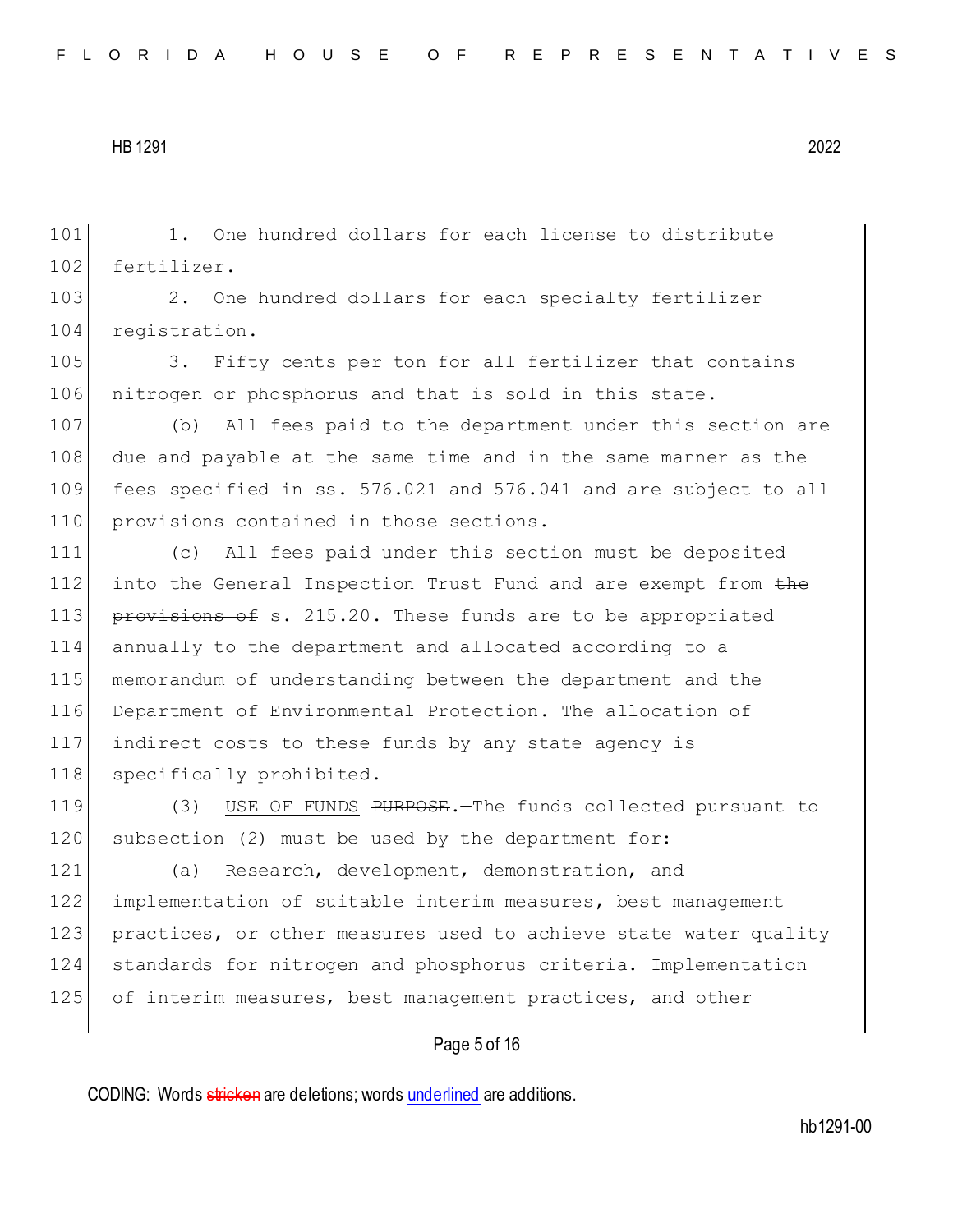126 measures may include cost-sharing grants, technical assistance, 127 implementation tracking, and conservation leases or other 128 agreements for water quality improvement.

129 (b) Approving, adopting, publishing, and distributing 130 interim measures, best management practices, or other measures. 131 In the process of developing, approving, and adopting interim 132 measures, best management practices, or other measures, the 133 department shall consult with the Department of Environmental 134 Protection, the Department of Health, the water management 135 districts, environmental groups, the fertilizer industry, and 136 representatives from the affected farming groups.

137 (c) Reimbursing the Department of Environmental Protection 138 for costs incurred which are associated with:

139 1. Monitoring and verifying the effectiveness of the 140 interim measures, best management practices, or other measures 141 approved and adopted under subsection (7)  $\left(6\right)$  at representative 142 sites. The Department of Environmental Protection shall use its 143 best professional judgment in making the initial determination 144 of the effectiveness of the interim measures, best management 145 practices, or other measures.

146 2. Sampling, analysis, and restoration of potable water 147 supplies, pursuant to s. 376.307, found to contain levels of 148 nitrate in excess of state water quality standards, which excess 149 is determined to be the result of the application of fertilizers 150 or other soil-applied nutritional materials containing nitrogen.

#### Page 6 of 16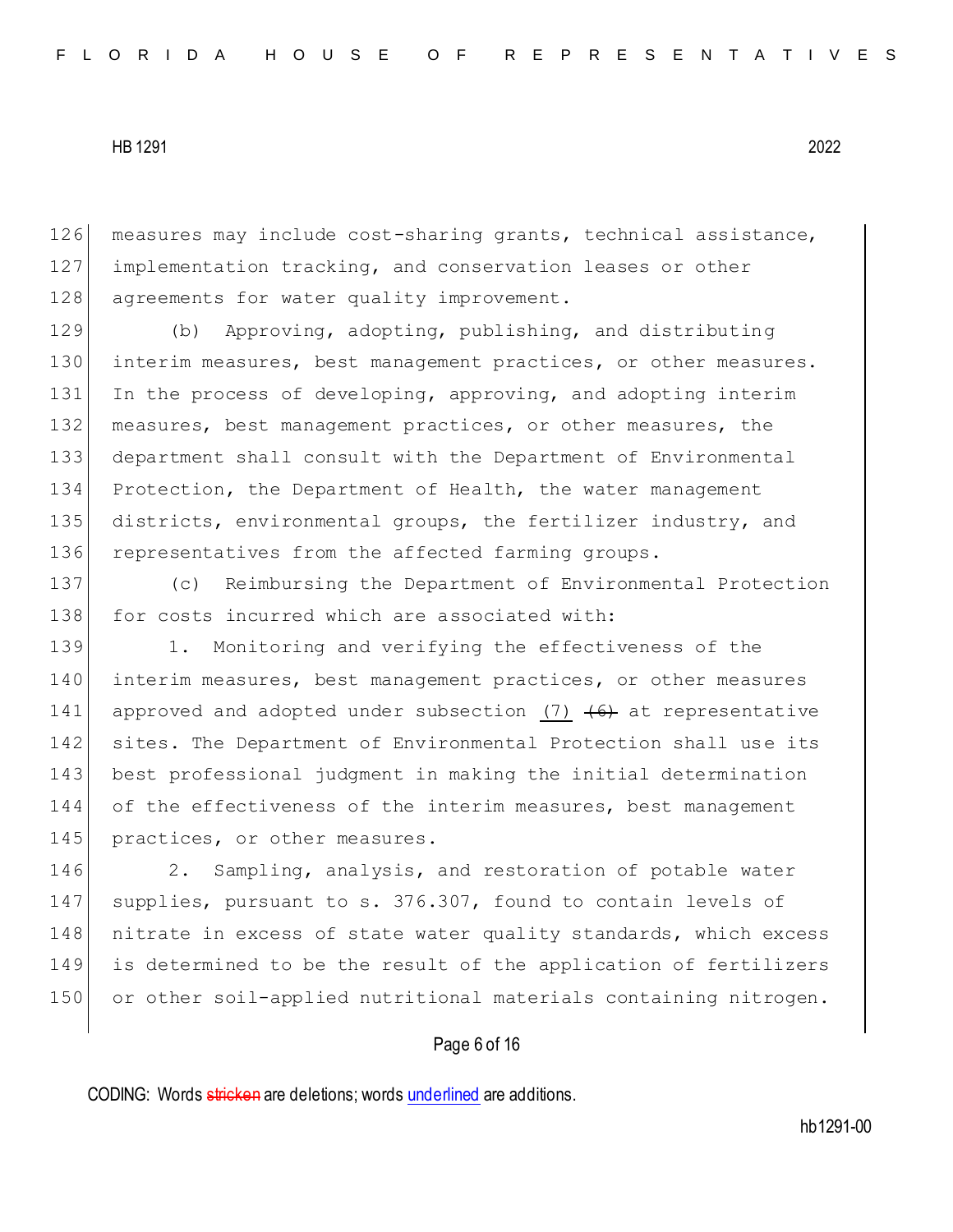| 151 |                                                                  |
|-----|------------------------------------------------------------------|
| 152 | This subsection must be implemented through a memorandum of      |
| 153 | understanding between the department and the Department of       |
| 154 | Environmental Protection.                                        |
| 155 | (4)<br>RATE TAILORING. - The use of rate tailoring to            |
| 156 | recommended nutrient application rates is authorized where rate  |
| 157 | tailoring is supported by a certified professional.              |
| 158 | When recommended nutrient application rates published<br>(a)     |
| 159 | by the Institute of Food and Agricultural Sciences at the        |
| 160 | University of Florida or other state universities and Florida    |
| 161 | College System institutions that have agricultural research      |
| 162 | programs are not appropriate for a specific producer due to soil |
| 163 | conditions, disease, crop varieties, subsequent crop rotations,  |
| 164 | planting density, market requirements, or site-specific          |
| 165 | conditions, written recommendations from a certified             |
| 166 | professional may be used to tailor the recommended nutrient      |
| 167 | application rates for that producer. The determination that the  |
| 168 | published nutrient application rates are not appropriate and the |
| 169 | recommendation for the tailoring of nutrient application rates   |
| 170 | must be documented with one or more of the following records, as |
| 171 | appropriate: soil tests, plant tissue tests, pathology reports,  |
| 172 | yield response curves, growth records, or site-specific          |
| 173 | conditions, together with records specifying the application     |
| 174 | rate, the types or forms of nutrients used, the nutrient sources |
| 175 | used, and the placement and timing of the nutrient sources. A    |
|     |                                                                  |

Page 7 of 16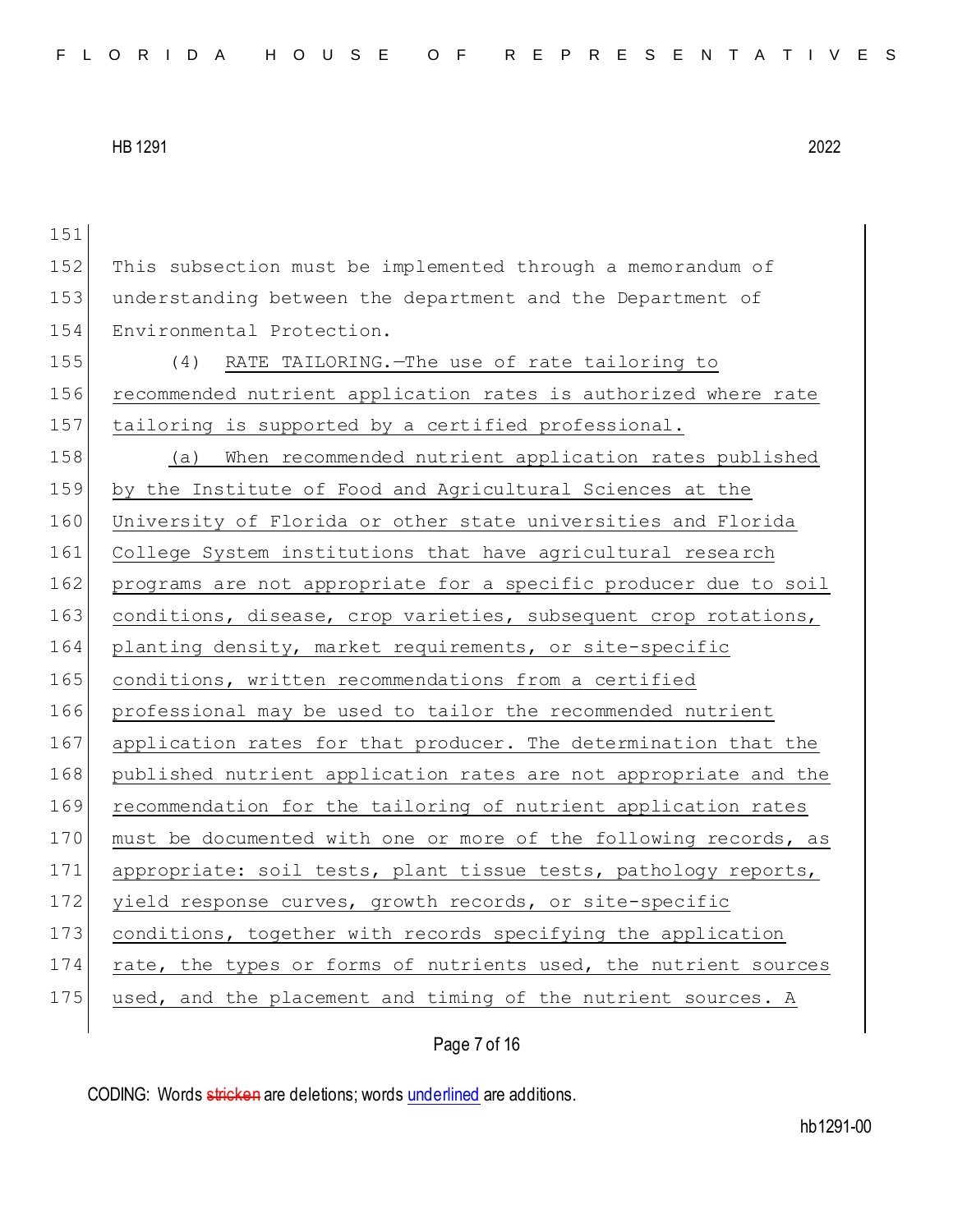Page 8 of 16 176 producer must retain the records for 5 years to support the use 177 of rate tailoring. 178 (b) Producers using rate tailoring must be enrolled in and 179 implementing all other best management practices adopted by the 180 department and identified in the enrolled notice of intent 181 required under subsections (5) and (6). 182 (c) As recommended nutrient application rates for crops 183 are revised by the Institute of Food and Agricultural Sciences 184 at the University of Florida or other state universities and 185 Florida College System institutions that have agricultural 186 research programs, such recommendations must provide an 187 application range or authorize rate tailoring to crop and field 188 conditions. 189 (d) Notwithstanding any other law, producers implementing 190 rate tailoring in compliance with this section are provided a 191 presumption of compliance with state water quality standards, 192 may rely on the waiver of liability in subsection (5), and be 193 deemed to be in compliance with s. 403.067(7)(c) and subsections 194 (5) and (6). 195 (5) WAIVER OF LIABILITY. Hotwithstanding any other 196 **provision of** law, the Department of Environmental Protection may 197 not is not authorized to institute proceedings against any 198 person or the Federal Government under the provisions of s. 199 376.307(5) to recover any costs or damages associated with 200 nitrogen or phosphorus contamination of groundwater or surface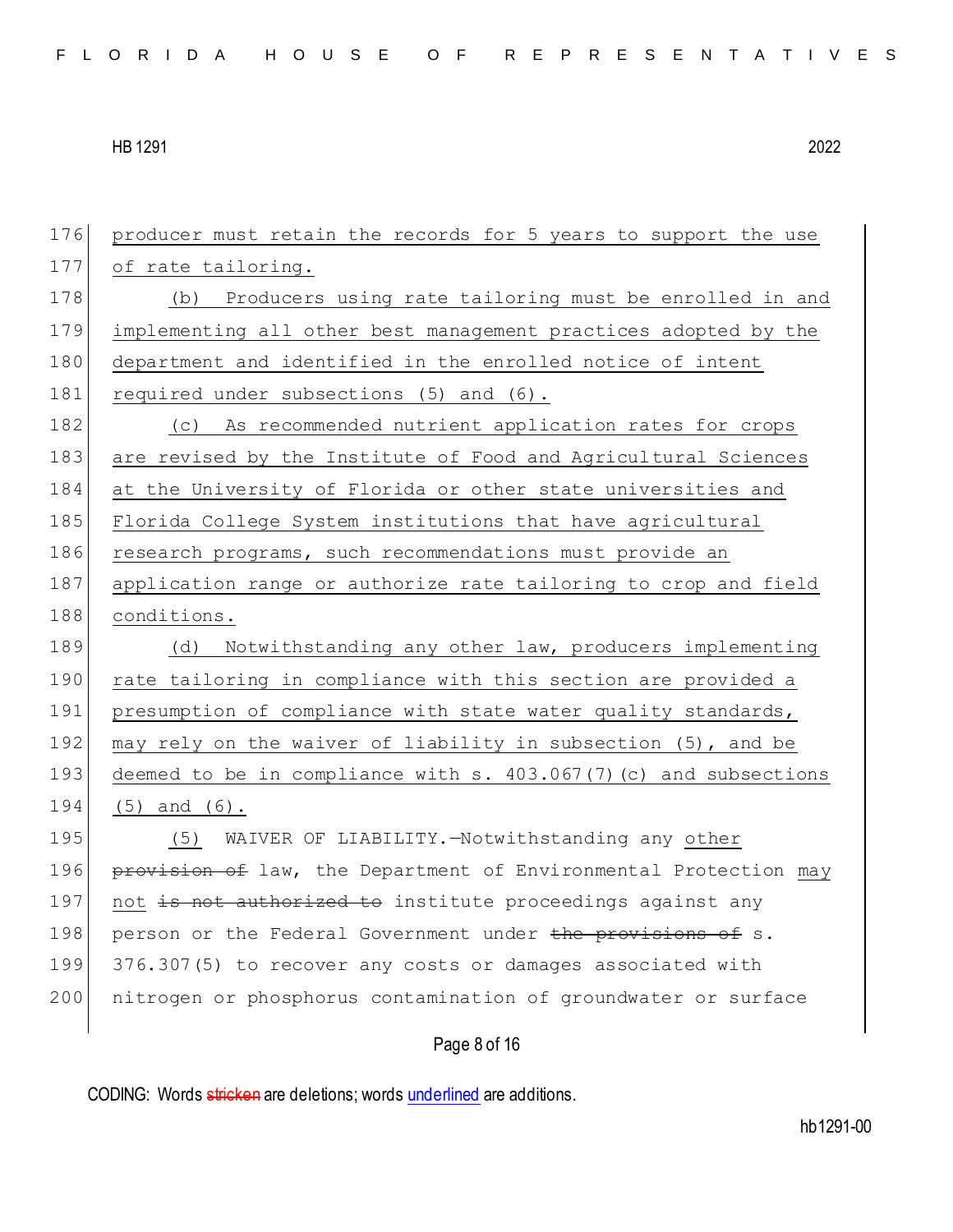201 water, or the evaluation, assessment, or remediation of such 202 contamination of groundwater or surface water, including 203 sampling, analysis, and restoration of potable water supplies, 204 where the contamination of groundwater or surface water is 205 determined to be the result of the application of fertilizers or 206 other soil-applied nutritional materials containing nitrogen or 207 phosphorus, provided the property owner or leaseholder:

208 (a)1. Provides the department with a notice of intent to 209 implement applicable interim measures, best management 210 practices, or other measures adopted by the department which 211 practices or measures have been verified by the Department of 212 Environmental Protection to be effective; and

213 2. Implements applicable interim measures, best management practices, or other measures as soon as practicable according to rules adopted by the department or no longer applies fertilizers or other soil-applied nutritional materials containing nitrogen or phosphorus; or

218 (b) No longer applies fertilizers or other soil-applied 219 nutritional materials containing nitrogen or phosphorus as of 220 the effective date of this section.

221 (6)(5) COMPLIANCE.-If the property owner or leaseholder 222 implements interim measures, best management practices, or other 223 measures adopted by the department which practices or measures 224 have been verified by the Department of Environmental Protection  $225$  to be effective, and complies with the following, there is a

#### Page 9 of 16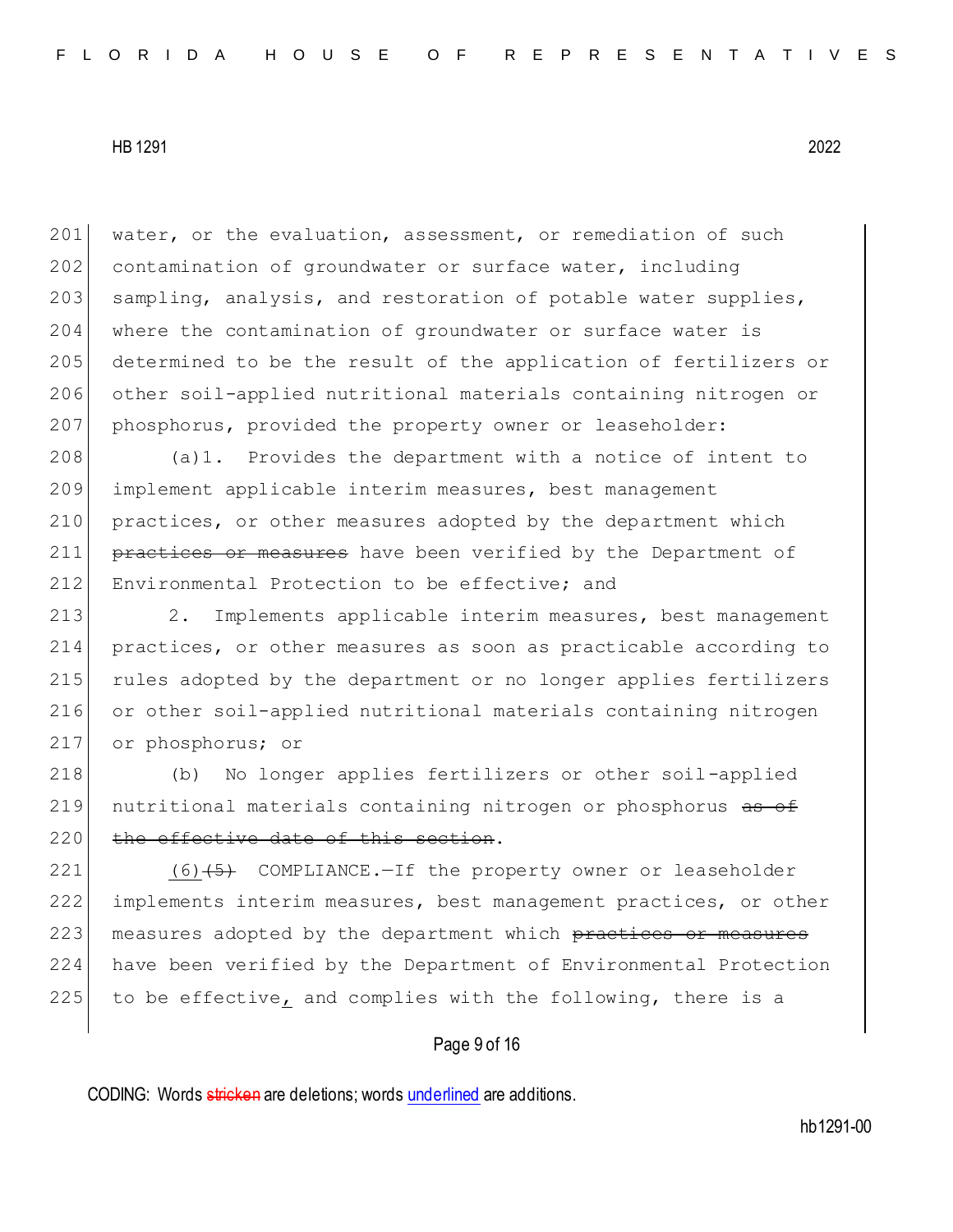226 presumption of compliance with state water quality standards for 227 such criteria under this section and s.  $403.067(7)(c)$  with 228 respect to the application of fertilizers or other soil-applied 229 nutritional materials containing nitrogen or phosphorus:

230 (a)1. Provides the department with a notice of intent to 231 implement applicable interim measures, best management 232 practices, or other measures adopted by the department; and

 2. Implements applicable interim measures, best management practices, or other measures as soon as practicable according to rules adopted by the department or no longer applies fertilizers or other soil-applied nutritional materials containing nitrogen or phosphorus; or

238 (b) No longer applies fertilizers or other soil-applied 239 nutritional materials containing nitrogen or phosphorus as of 240 the effective date of this section.

241  $(7)$  (6) RULEMAKING. The department, in consultation with 242 the Department of Environmental Protection, the Department of 243 Health, the water management districts, environmental groups, 244 the fertilizer industry, and representatives from the affected 245 farming groups, shall adopt rules to:

246 (a) Specify the requirements of interim measures, best 247 management practices, or other measures to be implemented by 248 property owners and leaseholders.

249 (b) Establish procedures for property owners and 250 leaseholders to submit the notice of intent to implement and

#### Page 10 of 16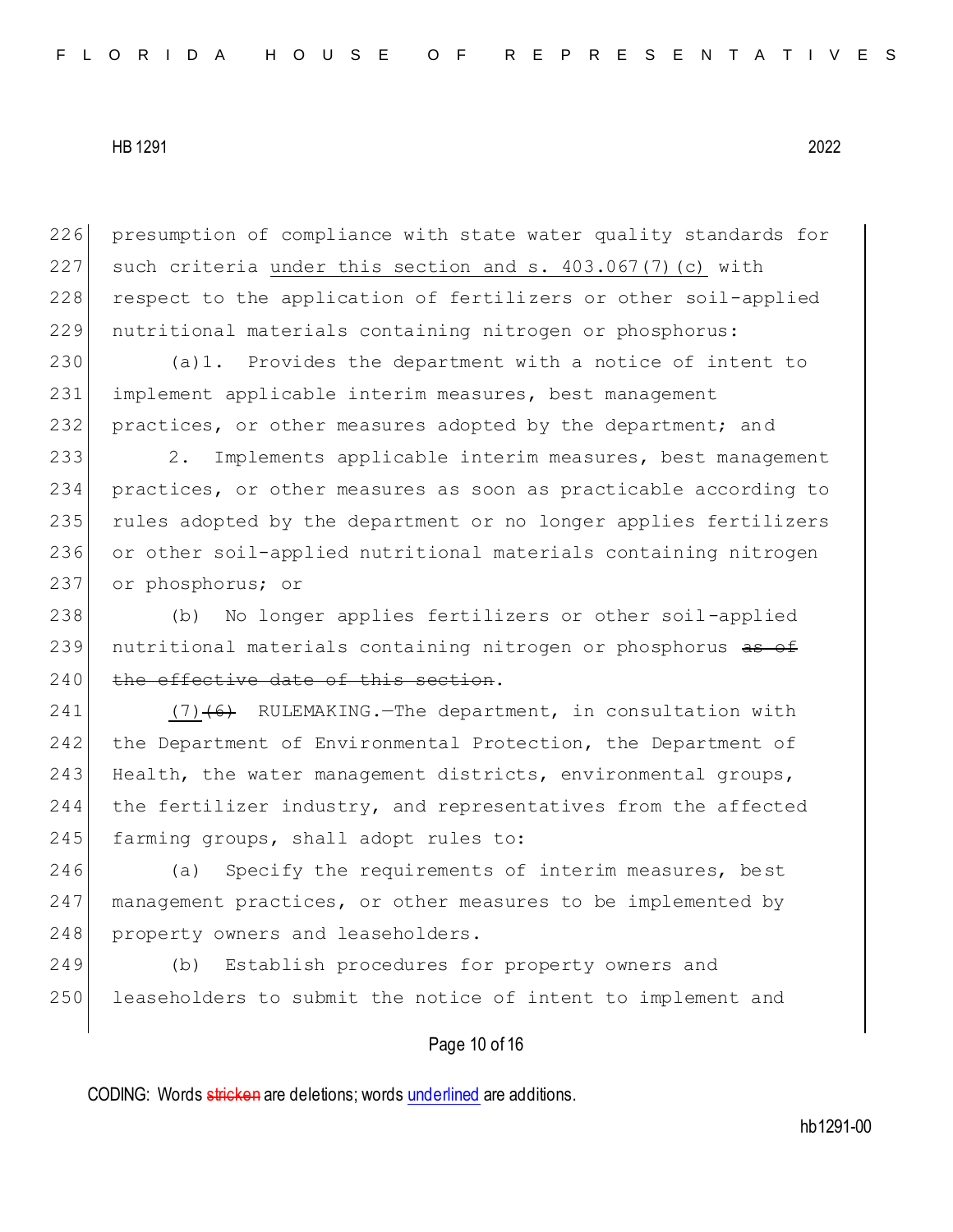251 comply with interim measures, best management practices, or 252 other measures.

253 (c) Establish schedules for implementation of interim 254 measures, best management practices, or other measures.

255 (d) Establish a system to assure the implementation of 256 best management practices, including recordkeeping requirements.

 $257$  (8)<del>(7)</del> OTHER PROVISIONS.

258 (a) This section does not limit the authority of the 259 Department of Environmental Protection to regulate discharges 260 associated with the commercial feeding of livestock and poultry 261 defined in chapter 585, including that of dairy farm and egg 262 production operations, or the disposal of sludge, residuals, or 263 septage. This paragraph does not grant additional authority to 264 regulate these discharges.

265 (b) This section does not limit federally delegated 266 regulatory authority.

267 (c) The Department of Environmental Protection may adopt 268 rules to establish criteria for dairy farms which provide 269 reasonable assurance that state nitrate groundwater quality 270 standards will not be violated and which, provided such criteria 271 are met, shall prohibit the Department of Environmental 272 Protection from instituting proceedings against any dairy farmer 273 under the provisions of s.  $376.307(5)$  and shall provide a 274 presumption of compliance with safe nitrate groundwater quality 275 standards.

# Page 11 of 16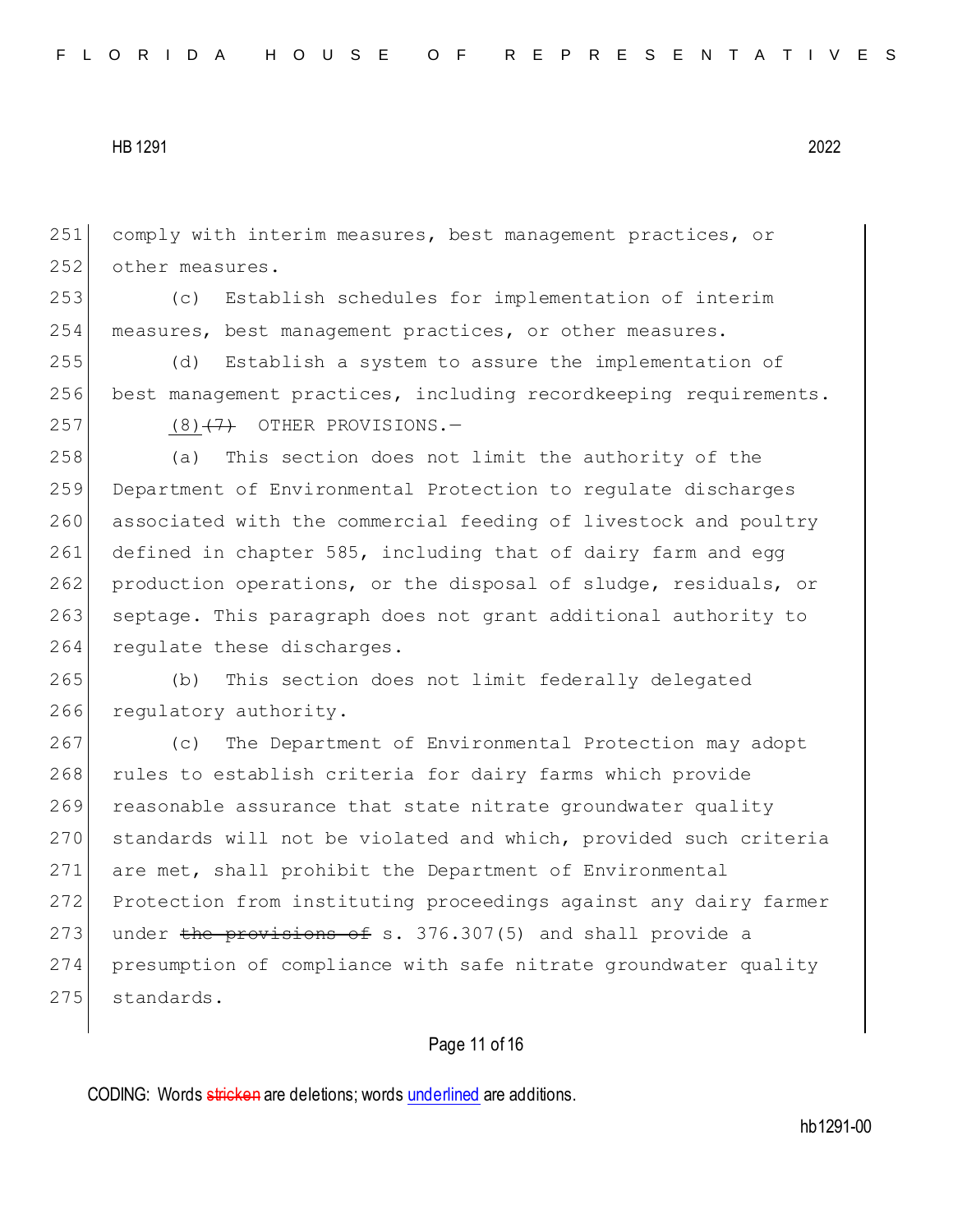|     | Page 12 of 16                                                                |
|-----|------------------------------------------------------------------------------|
| 300 | nonagricultural nonpoint source pollution.                                   |
| 299 | shall be implemented by those parties responsible for                        |
| 298 | and the water management districts and, where adopted by rule,               |
| 297 | practices and measures may be adopted by rule by the department              |
| 296 | developed pursuant to subsection (6) and this subsection. These              |
| 295 | nonagricultural nonpoint pollutant sources in allocations                    |
| 294 | level of pollution reduction established by the department for               |
| 293 | management practices, or other measures necessary to achieve the             |
| 292 | appropriate, may develop suitable interim measures, best                     |
| 291 | management districts and other interested parties, as                        |
| 290 | The department, in cooperation with the water<br>1.                          |
| 289 | (c) Best management practices.-                                              |
| 288 | IMPLEMENTATION OF TOTAL MAXIMUM DAILY LOADS.-                                |
| 287 | DEVELOPMENT OF BASIN MANAGEMENT PLANS AND<br>(7)                             |
| 286 | daily loads. $-$                                                             |
| 285 | 403.067 Establishment and implementation of total maximum                    |
| 284 | 403.067, Florida Statutes, is amended to read:                               |
| 283 | Section 3. Paragraph (c) of subsection (7) of section                        |
| 282 | 2037 2027.                                                                   |
| 281 | Subsections $(4)$ , $(6)$ , $(5)$ and $(8)$ $(7)$ expire on December 31,     |
| 280 | (3), (5) $(4)$ , and (7) $(6)$ expire on December 31, 2032 <del>2022</del> . |
| 279 | $(9)$ $(4)$ EXPIRATION OF PROVISIONS. Subsections (1), (2),                  |
| 278 | including fertilizer containing sludge, residuals, or septage.               |
| 277 | apply to the manufacture, mixing, or blending of fertilizer,                 |
| 276 | This section, except for subsection $(2)$ , does not<br>(d)                  |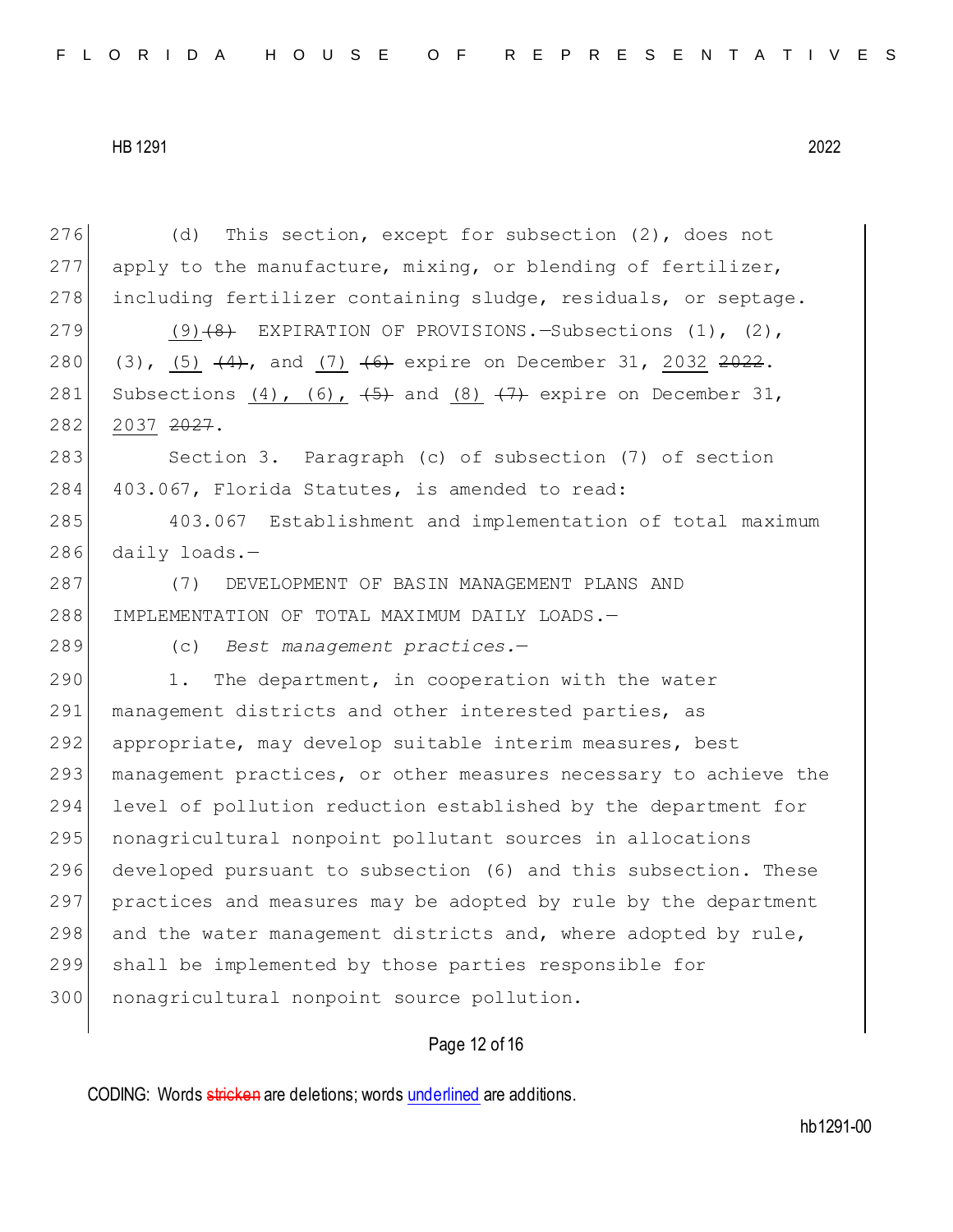2. The Department of Agriculture and Consumer Services may develop and adopt by rule pursuant to ss. 120.536(1) and 120.54 303 suitable interim measures, best management practices, or other measures necessary to achieve the level of pollution reduction established by the department for agricultural pollutant sources in allocations developed pursuant to subsection (6) and this subsection or for programs implemented pursuant to paragraph (12)(b). These practices and measures may be implemented by those parties responsible for agricultural pollutant sources, and the department, the water management districts, and the Department of Agriculture and Consumer Services shall assist with implementation. In the process of developing and adopting 313 rules for interim measures, best management practices, or other measures, the Department of Agriculture and Consumer Services shall consult with the department, the Department of Health, the water management districts, representatives from affected farming groups, and environmental group representatives. Such rules must also incorporate provisions for a notice of intent to implement the practices and a system to assure the implementation of the practices, including site inspection and recordkeeping requirements.

322 3. When interim measures, best management practices, or 323 other measures are adopted by rule, the effectiveness of such practices in achieving the levels of pollution reduction established in allocations developed by the department pursuant

## Page 13 of 16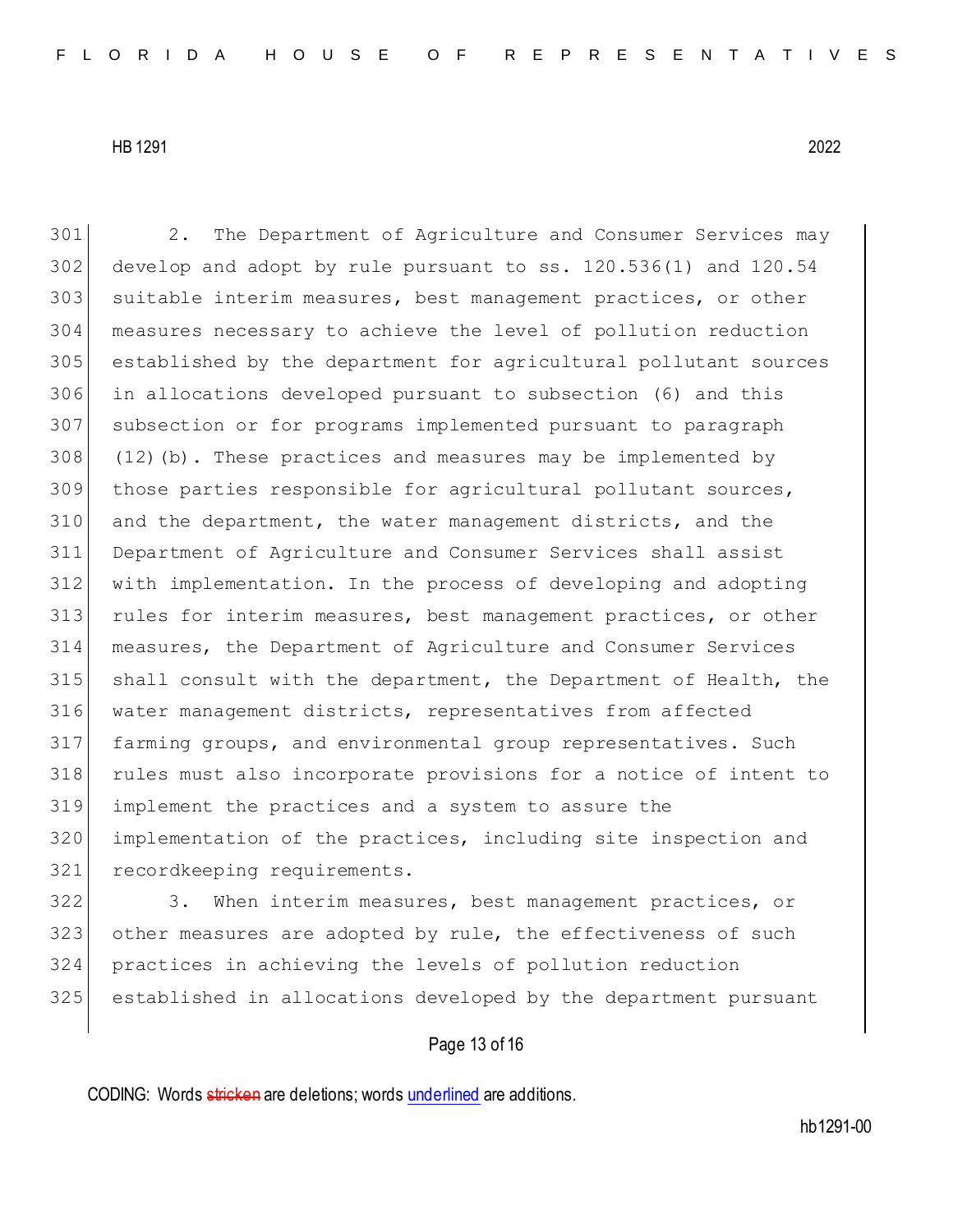to subsection (6) and this subsection or in programs implemented pursuant to paragraph (12)(b) must be verified at representative 328 sites by the department. The department shall use its best professional judgment in making the initial verification that the best management practices are reasonably expected to be 331 effective and, when applicable, shall notify the appropriate water management district or the Department of Agriculture and Consumer Services of its initial verification before the adoption of a rule proposed pursuant to this paragraph. Implementation, in accordance with rules adopted under this paragraph, of practices that have been initially verified to be effective, or verified to be effective by monitoring at 338 representative sites, by the department, or are authorized by  $s$ . 576.045, shall provide a presumption of compliance with state water quality standards and release from s. 376.307(5) for those pollutants addressed by the practices, and the department is not authorized to institute proceedings against the owner of the source of pollution to recover costs or damages associated with the contamination of surface water or groundwater caused by 345 those pollutants. Research projects funded by the department, a water management district, or the Department of Agriculture and Consumer Services to develop or demonstrate interim measures or best management practices shall be granted a presumption of compliance with state water quality standards and a release from 350 s. 376.307(5). The presumption of compliance and release is

## Page 14 of 16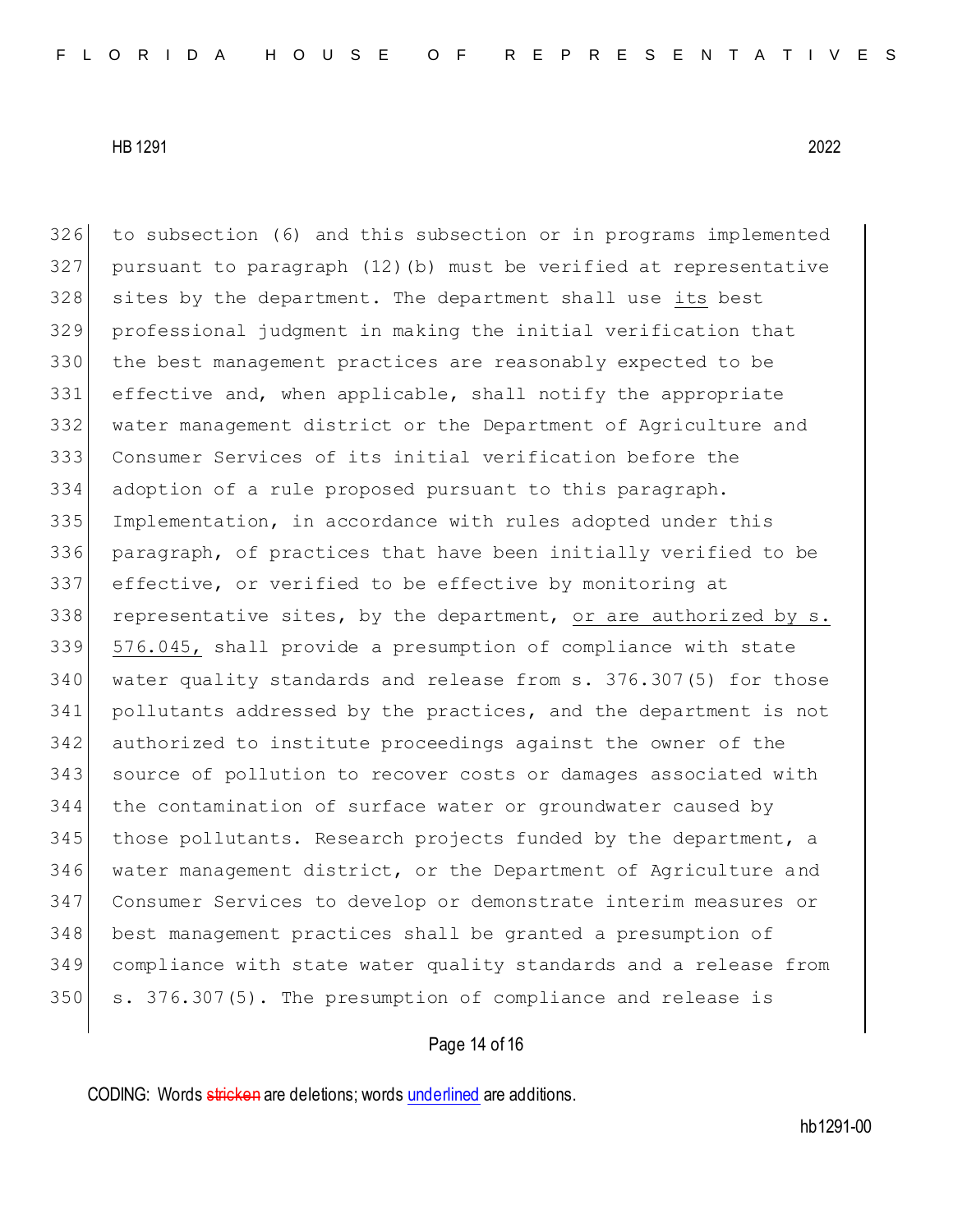limited to the research site and only for those pollutants addressed by the interim measures or best management practices. Eligibility for the presumption of compliance and release is limited to research projects on sites where the owner or operator of the research site and the department, a water management district, or the Department of Agriculture and Consumer Services have entered into a contract or other agreement that, at a minimum, specifies the research objectives, the cost-share responsibilities of the parties, and a schedule that details the beginning and ending dates of the project.

 4. When water quality problems are demonstrated, despite the appropriate implementation, operation, and maintenance of best management practices and other measures required by rules adopted under this paragraph, the department, a water management district, or the Department of Agriculture and Consumer Services, in consultation with the department, shall institute a reevaluation of the best management practice or other measure. If the reevaluation determines that the best management practice or other measure requires modification, the department, a water 370 management district, or the Department of Agriculture and Consumer Services, as appropriate, shall revise the rule to require implementation of the modified practice within a 373 reasonable time period as specified in the rule.

374 5. Subject to subparagraph 6., the Department of Agriculture and Consumer Services shall provide to the

#### Page 15 of 16